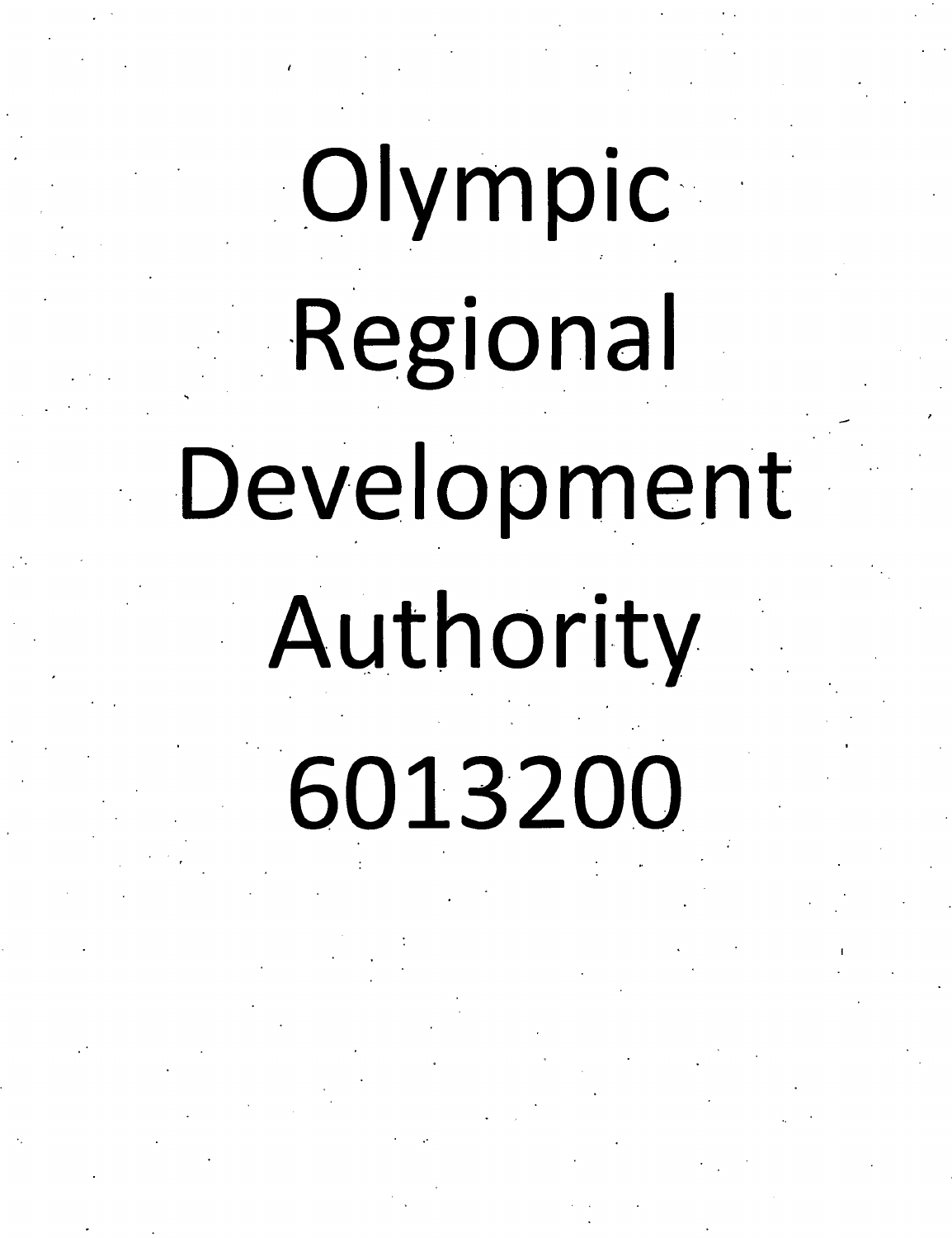## **FORMB**

# New York State Consultant Services **Contractor's Annual Employment Report**

Report Period: April 1, 2019 to March 31,2020

| Contracting State Agency Name: NYS Olympic Regional Development Authority                                      |                  |                     |                           |  |  |
|----------------------------------------------------------------------------------------------------------------|------------------|---------------------|---------------------------|--|--|
| Contract Number: OJC.18.007<br>Agency Business Unit: P&0                                                       |                  |                     |                           |  |  |
| Contract Term: 04/08/2015 to 04/8/2018<br><b>Agency Department ID:</b><br>C013200                              |                  |                     |                           |  |  |
| <b>Contractor Name: The LA Group</b>                                                                           |                  |                     |                           |  |  |
| Contractor Address: 40 Long Alley, Saratoga Springs, NY 12866                                                  |                  |                     |                           |  |  |
| Description of Services Being Provided: Landscape architecture design and engineering                          |                  |                     |                           |  |  |
|                                                                                                                |                  |                     |                           |  |  |
|                                                                                                                |                  |                     |                           |  |  |
| Scope of Contract (Choose one that best fits):                                                                 |                  |                     |                           |  |  |
| $\Box$ Analysis<br>$\Box$ Evaluation<br>$\Box$ Research<br>Training                                            |                  |                     |                           |  |  |
| Data Processing<br>$\Box$ Computer Programming<br>$\Box$ Other IT consulting                                   |                  |                     |                           |  |  |
| $\boxtimes$ Engineering<br>$\boxtimes$ Architect Services<br>$\Box$ Surveying<br><b>Environmental Services</b> |                  |                     |                           |  |  |
| <b>Health Services</b><br>Mental Health Services                                                               |                  |                     |                           |  |  |
| Accounting<br>$\Box$ Auditing<br>$\Box$ Legal<br>$\Box$ Paralegal<br><b>Other Consulting</b>                   |                  |                     |                           |  |  |
|                                                                                                                | Number of        | <b>Number of</b>    | <b>Amount Payable</b>     |  |  |
| <b>Employment Category</b>                                                                                     | <b>Employees</b> | <b>Hours Worked</b> | <b>Under the Contract</b> |  |  |
| 17-1012.00 Landscape Architects                                                                                | 7.00             | 497.25              | \$43,527.09               |  |  |
| 17-2051.00 Civil Engineer                                                                                      | 3.00             | 161.00              | \$15,510.00               |  |  |
| 43-6014.00 Administrative Assistant                                                                            | 2.00             | 1.50                | \$75.00                   |  |  |
| 15-1199.05 Geographic Information                                                                              | 1.00             | 26.50               | \$1,987.50                |  |  |
| <b>Systems Technician</b>                                                                                      |                  |                     |                           |  |  |
| 19-2041.00 Environmental Scientists                                                                            | 1.00             | 45.50               | \$5,460.00                |  |  |
|                                                                                                                | 0.00             | 0.00                | \$0.00                    |  |  |
|                                                                                                                | 0.00             | 0.00                | \$0.00                    |  |  |
| 17-2199.00 Engineers, All Other -<br>Terracon Consultants - NY, Inc. dba                                       | 0.00             | 0.00                | \$7,549.60                |  |  |
| Dente Group                                                                                                    |                  |                     |                           |  |  |
| 17-2199.00 Engineers, All Other -                                                                              |                  |                     |                           |  |  |
| <b>Aubertine and Currier Architects,</b><br><b>Engineers and Land Surveyors PLLC</b>                           | 0.00             | 0.00                | \$40,000.00               |  |  |
|                                                                                                                | 0.00             | 0.00                | \$0.00                    |  |  |
| <b>Total this Page</b>                                                                                         | 14.00            | 731.75              | \$114,109.19              |  |  |
|                                                                                                                |                  |                     |                           |  |  |
| <b>Grand Total</b>                                                                                             | 14.00            | 731                 | \$114,109.19              |  |  |

m

**Name of person who prepared this report: Danielle Kahlor**

Cias

**Titie: Accounting AssistanJ>< Preparer's Signature:** 

**Date Prepared: 05/01/2020** 

**Phone #: (518) 587-8100**

**(Use additional pages, if necessary) Page <sup>1</sup> of <sup>1</sup>**